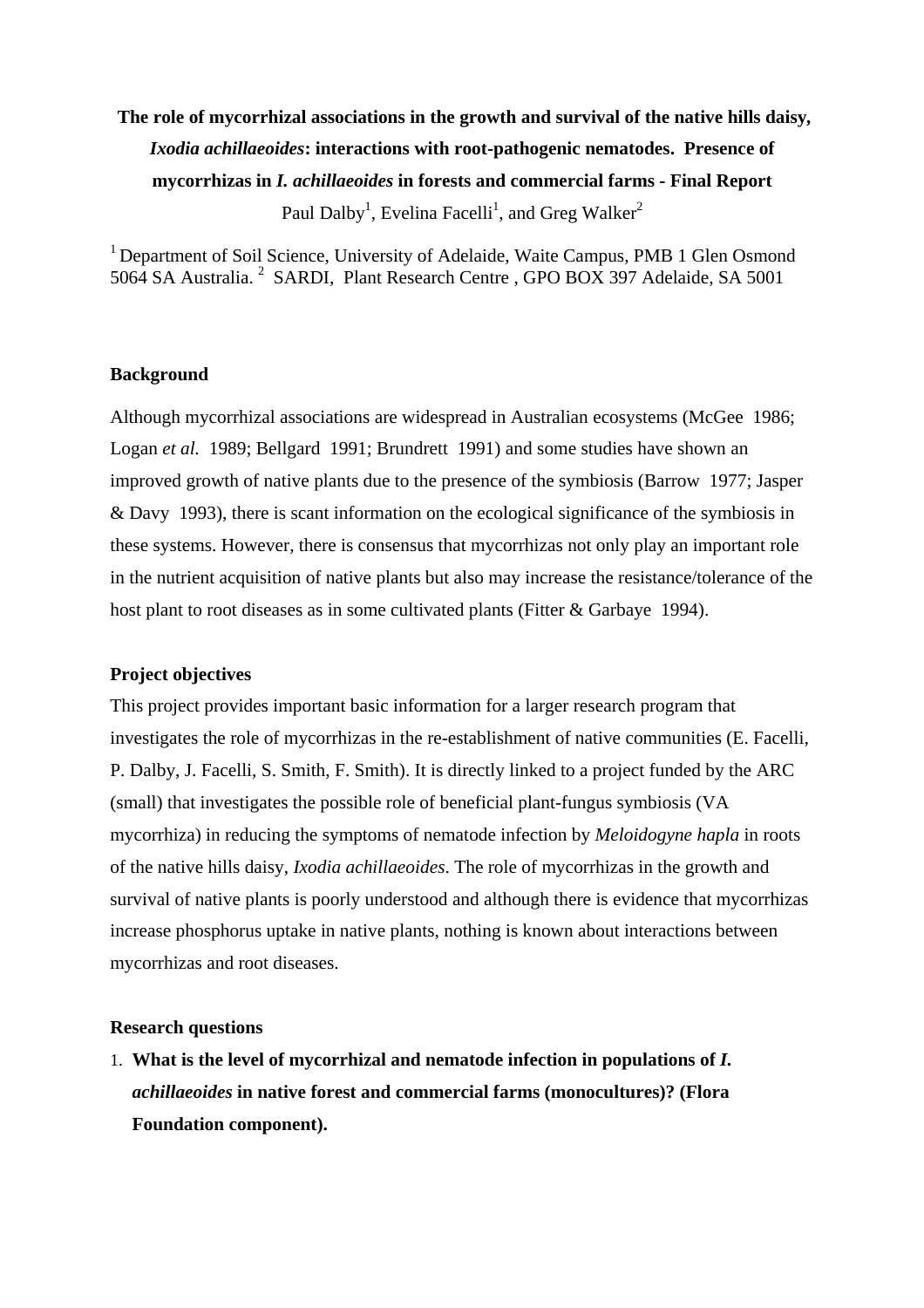- 2. Does infection by native mycorrhizal fungi, and/or *Glomus intraradices* (used routinely in mycorrhizal research), increase phosphorus uptake in *I. achillaeoides*? (ARC funded, 1997)
- 3. Does infection by native and/or *G. intraradices* decrease symptoms of nematode (*M. hapla*) infection in *I. achillaeoides*? (ARC funded, 1997).
- 4. If mycorrhizal infection reduces the symptoms of nematode infection in *I. achillaeoides*, which is the mechanism involved, improved phosphorus uptake (tolerance) or reduced infection by the nematode (suppression)? (ARC funded, 1997).

The initial aim of the project was to determine whether the degree of nematode infection found in *Ixodia* plants under commercial production was similar to that of plants from natural populations found in stringybark forests and to assess if there was a negative correlation between mycorrhizal infection and nematode infection in the forest or commercial environment. However, at the time of the field surveys all commercial plantations had been pulled out in the area of the Adelaide Hills. The only one left was a plantation established at SARDI, Lenswood Research Centre with research purpose. There were few commercial plantations in Nelson, VIC. However, the assessment of these plantations would have increased the cost of the project over the limit of the available funds. Therefore, we decided to survey the experimental plantation and three other natural populations established in eucalyptus forests with different fire history to assess the effect of fire on the potential mycorrhizal and nematode soil infectivity. Fire (together with disturbance) is one of the most important determinants of the establishment of Australian plants (Bell *et al.* 1993; Bonnet 1993). However, there is no information about its effect on the mycorrhizal infectivity of the soils, or on the population of nematodes associated with native plants. This new project provides seminal information for studies of revegetation and conservation of native plants and their associated micro-organisms.

#### **Methods**

#### *-Surveys*

We sampled plants from three populations of *I. achillaeoides* from native stringybark forests with different fire history and plants of *I. achillaeoides* from an experimental plantation (Lenswood Research Centre). The three native stringybark forests were:

a) Lenswood, SA (few metres a part from the experimental plantation). No fire recorded. b) Mark Oliphant Conservation Park, SA. Last fire 5 years ago.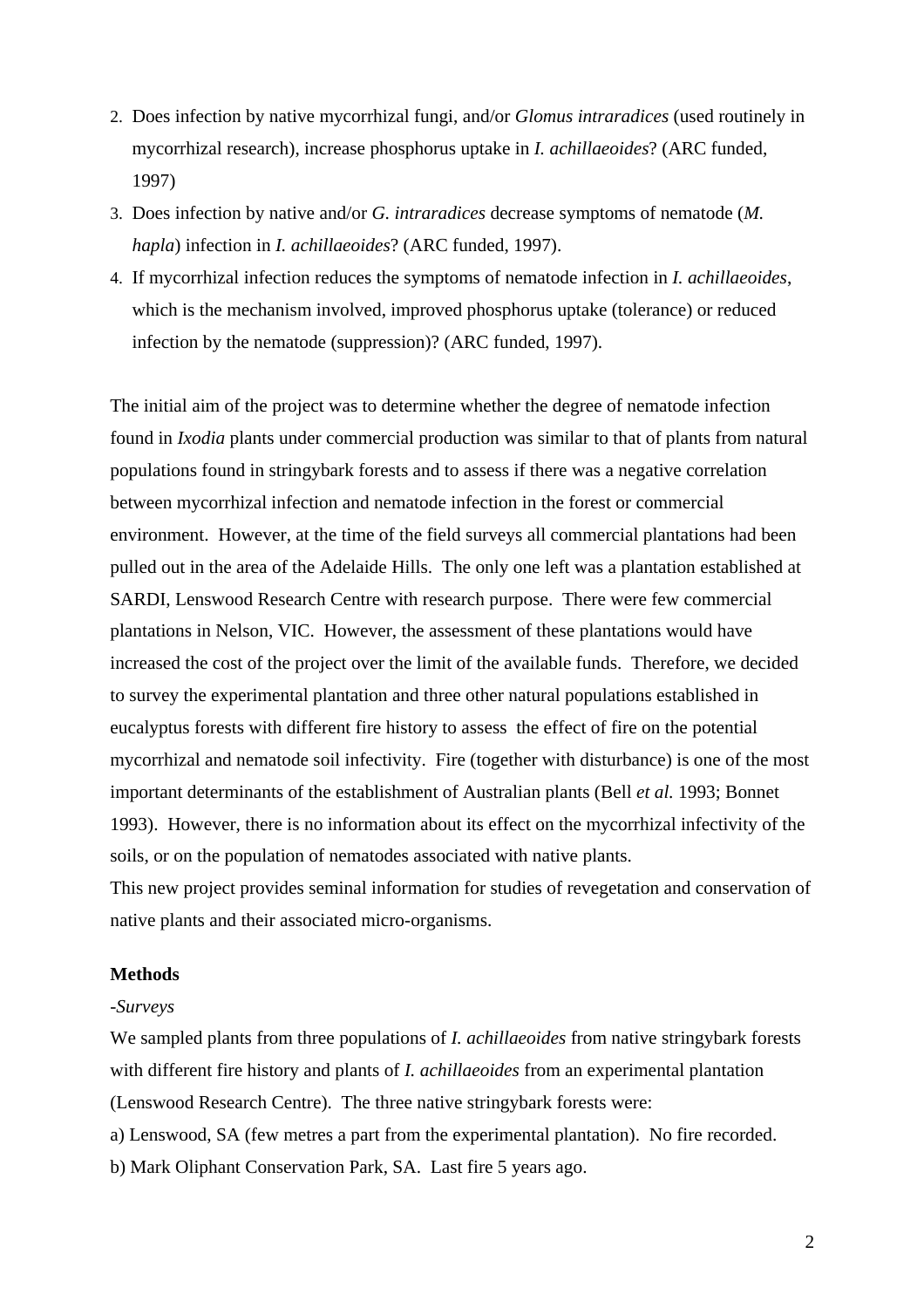c) Devil's Gully (Close to Humbug Scrub, SA. Last fire 8 years ago.

Roots of about 4 year old plants of *I. achillaeoides* were collected, preserved, and the intensity of mycorrhizal infection (McGonigle *et al.* 1990) and presence of nematodes in roots (Baker *et al.* 1996) and soil associated with these roots assessed (Southey 1986). *-Inoculum production* 

Pot cultures with mycorrhizal fungi present on native soils needed to be produced to use as inoculum in some of the main project experiments. Soil from Lenswood (wild site) was collected, disinfested with Nemacur® and used to grow *Danthonia caespitosa*, a native grass that produces abundant roots and is easily infected by mycorrhizal fungi (E. Facelli, unpublished data).

## **Results**

1) The species composition and the number of nematodes per species differed markedly between sites (note high variability between samples, Table 1, SD). *Meloidogyne* spp and *Pratylenchus* spp were present in high numbers in the plantation and scarcely represented in the wild populations. No other species were found in the soil of the plantation (Table 1). Nematodes (females and males) and nematode eggs were observed inside the roots of plants from the plantation only.

|                         | Lenswood     | Lenswood | Devil's  | Oliphant |
|-------------------------|--------------|----------|----------|----------|
|                         | cultivated   | wild     | Gully    | Park     |
| Morulaimus spp          | $\mathbf{0}$ | 261      | 3300     | 100      |
|                         |              | (352)    | (3129)   | (94)     |
|                         |              |          |          |          |
| Criconemella spp        | 0            | $\theta$ | 0        | 36       |
| (ring)                  |              |          |          | (61)     |
|                         |              |          |          |          |
| Meloidogyne spp         | 121          | $\theta$ | $\theta$ | 9        |
| (root knot)             | (185)        |          |          | (19)     |
|                         |              |          |          |          |
| <i>Pratylenchus</i> spp | 1093         | $\theta$ | 8        | 11       |
| (lesion)                | (911)        |          | (16)     | (27)     |
|                         |              |          |          |          |
| Helicotylenchus/        | 0            | $\theta$ | 22       | 148      |
| Rotylenchus spp         |              |          | (68)     | (323)    |
| (spiral)                |              |          |          |          |

|  |  | <b>Table 1:</b> Number of plant parasitic nematodes per 250 g of soil |  |
|--|--|-----------------------------------------------------------------------|--|
|--|--|-----------------------------------------------------------------------|--|

Numbers are average of 10 samples. SD in brackets.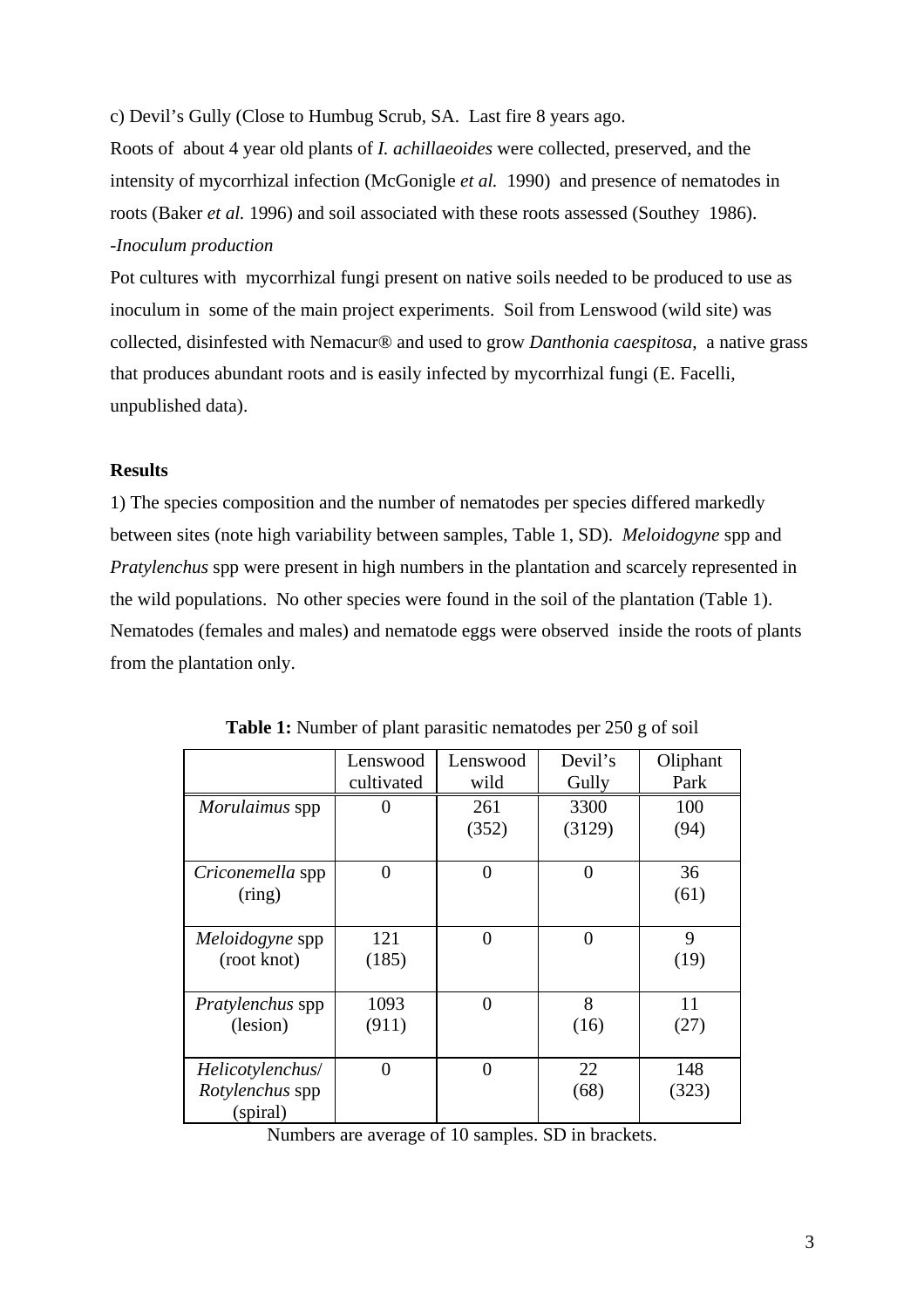2) The percentage of root length infected with mycorrhizal fungi was higher in plants from Devil's Gully and M. Oliphant Conservation Park than in plants from Lenswood (cultivated or wild) (Figure 1). The morphology (very fine hyphae) of the mycorrhizal fungus observed in the wild sites was similar to *Glomus tenue* or "fine endophyte", previously observed in other Australian native soils ( Hall *et al.* 1981; Facelli 1998)

Figure 1: Percentage of root length infected with mycorrhizal fungi. Similar letters indicate no significant differences ( $p < 0.05$ ,  $n = 10$ ).



L. cultivated: Lenswood plantation; L. wild: Lenswood wild population; Oliphant: M. Oliphant Conservation Park; Devil: Devil's Gully

3) *Danthonia caespitosa* had more than 75% of root length infected with mycorrhizal fungi and the pot cultures were let dry and stored in plastic bags at room temperature for future use.

#### **Discussion**

- Mycorrhizal infection was not affected by cultivation and it may be higher in plants growing on soils exposed to fire. However, more sites should be sampled to test this hypothesis.
- The site without previous fire has only one species of nematodes whereas the two sites with fire history have higher specific diversity (in number of species). It is important to highlight that these are trends and that due to the extreme patchiness of the distribution of the nematodes, more sites should be sampled before confirm any hypotheses.
- Nematode populations were different between the plantation and the wild sites. *Meloidogyne* and *Pratylenchus*, present at the plantation, are likely to be of economic